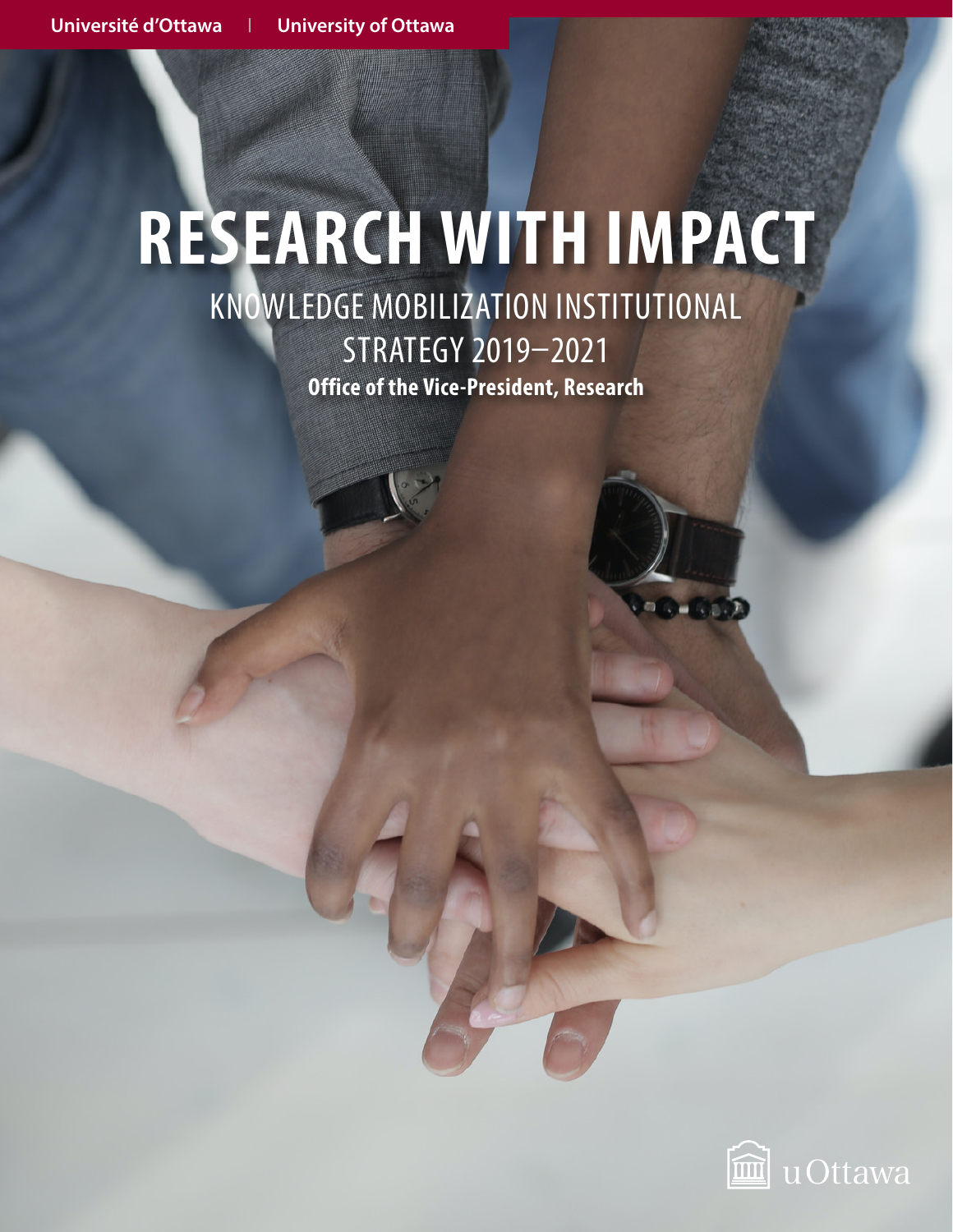## **Knowledge Mobilization Institutional Strategy 2019–2021 University of Ottawa**

#### *"Research with Impact"*

#### **Context:**

uOttawa is home to world-acclaimed researchers in knowledge translation and to centres and institutes whose activities are informing public policy, clinical practice and services, and yet in 2017, few institutional services were in place to support these important activities. At the same time, federal granting agencies have been increasing their expectations that researchers demonstrate how they plan to mobilize their research. In response, in late 2017, then interim Vice-President, Research Dr. Sylvain Charbonneau formed a working group of the Research Commission to identify the services the University should put in place to support knowledge mobilization (KMb).

This uOttawa knowledge mobilization strategy, identified by the working group, builds on our collective rich base of expertise and provides the support our entire research community needs to mobilize and increase the impact of their research. This will also help them attract additional funds from external funders.

#### **Vision:**

uOttawa, a top-ranked research-intensive university, is at the forefront of creating new knowledge for a changing world and mobilizing its application in areas of social and economic importance. We engage our local, national and global communities and partners in areas of mutual interest and increase the impact of our research by promoting its uptake into policy, practice, services and products.

### **Aspirations:**

- To be THE top-of-mind partner with our communities (local organizations, federal government and private sector)
- To make an impact on informing policy, practice, services and products for our changing world
- To lead by example, providing exemplary institutional support for knowledge mobilization and sharing this expertise with other academic institutions, professional associations and the scientific community.

#### **Knowledge Mobilization is….**

Working with *knowledge users* to help them use research to make decisions on policies, programs, practices and behaviours.

Includes activities that focus on producing and using research, such as dissemination, knowledge synthesis and co-creation by researchers and knowledge users (known as integrated KMb). Activities vary according to the targeted public or knowledge users' needs.

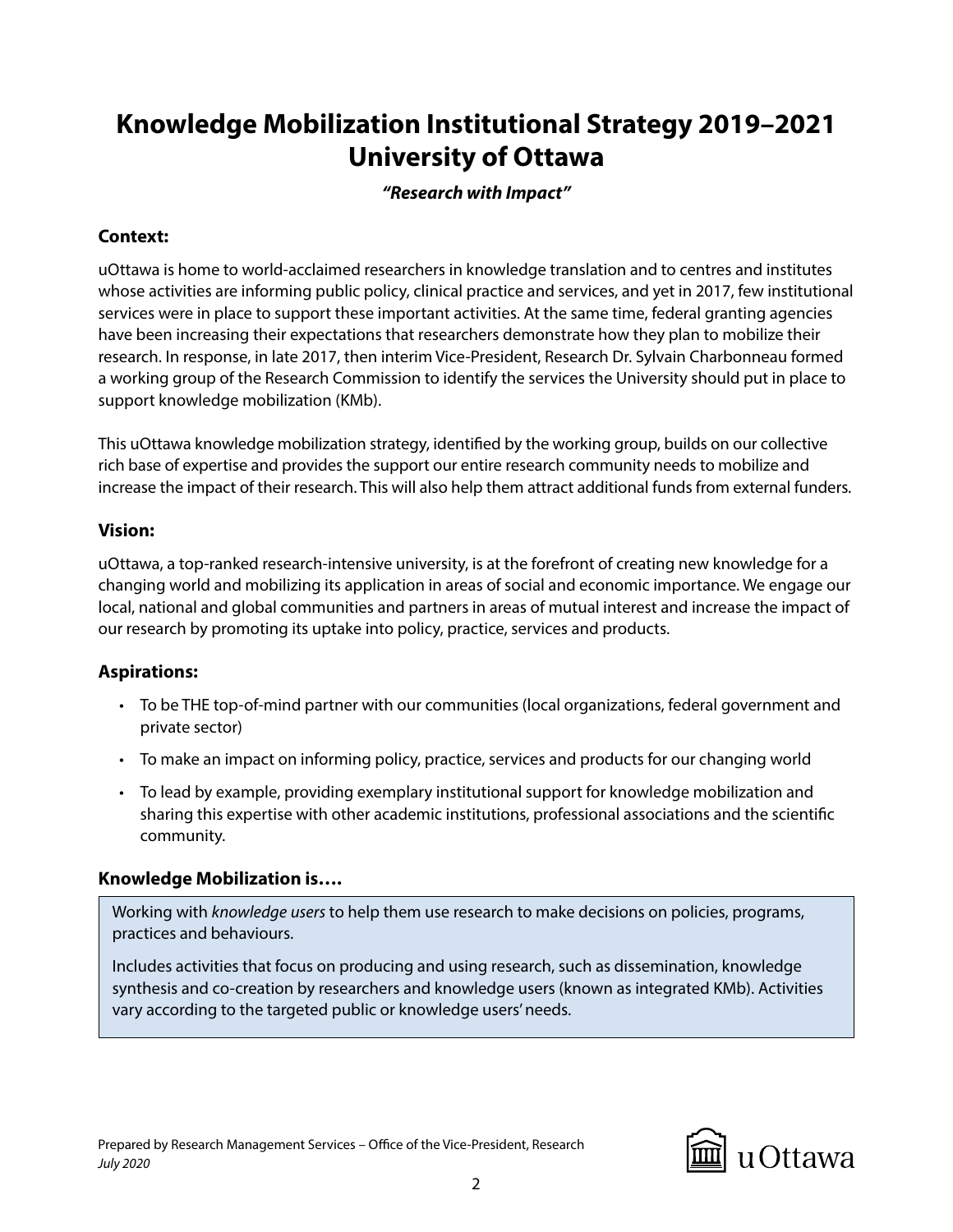*Knowledge users* can be stakeholders, decision makers, policy-makers, practitioners, community members, patients, and many others.

#### **uOttawa Knowledge Mobilization Strategy**

| <b>GOAL 1: BUILD SKILLS</b>                                              | Develop foundational knowledge and skills of uOttawa research<br>$\bullet$<br>community in knowledge mobilization                      |  |
|--------------------------------------------------------------------------|----------------------------------------------------------------------------------------------------------------------------------------|--|
|                                                                          |                                                                                                                                        |  |
| <b>GOAL 2: PROMOTE CULTURE</b>                                           | Promote a culture that supports and rewards knowledge<br>$\bullet$<br>mobilization                                                     |  |
|                                                                          |                                                                                                                                        |  |
| <b>GOAL 3: ENGAGE</b><br><b>KNOWLEDGE USERS</b>                          | Promote partnership building between knowledge users and<br>uOttawa research community so that we do research with those<br>who use it |  |
|                                                                          |                                                                                                                                        |  |
| <b>GOAL 4: EVALUATE</b><br><b>OUTCOMES AND GENERATE</b><br><b>IMPACT</b> | Assess the impact of uOttawa's research on social and<br>economic innovation                                                           |  |

#### **uOttawa Research Community — What they need…**

In a 2019 survey, uOttawa researchers confirmed the importance of knowledge mobilization to their research and identified ways the University could support them:

- Provide dedicated KMb support staff
- Provide dedicated time and funding for KMb
- Reduce researchers' administrative burden
- Offer KMb training, workshops and mentoring
- Formally recognize and value KMb
- Promote and inform researchers about resources
- Facilitate access to partnership building with knowledge users

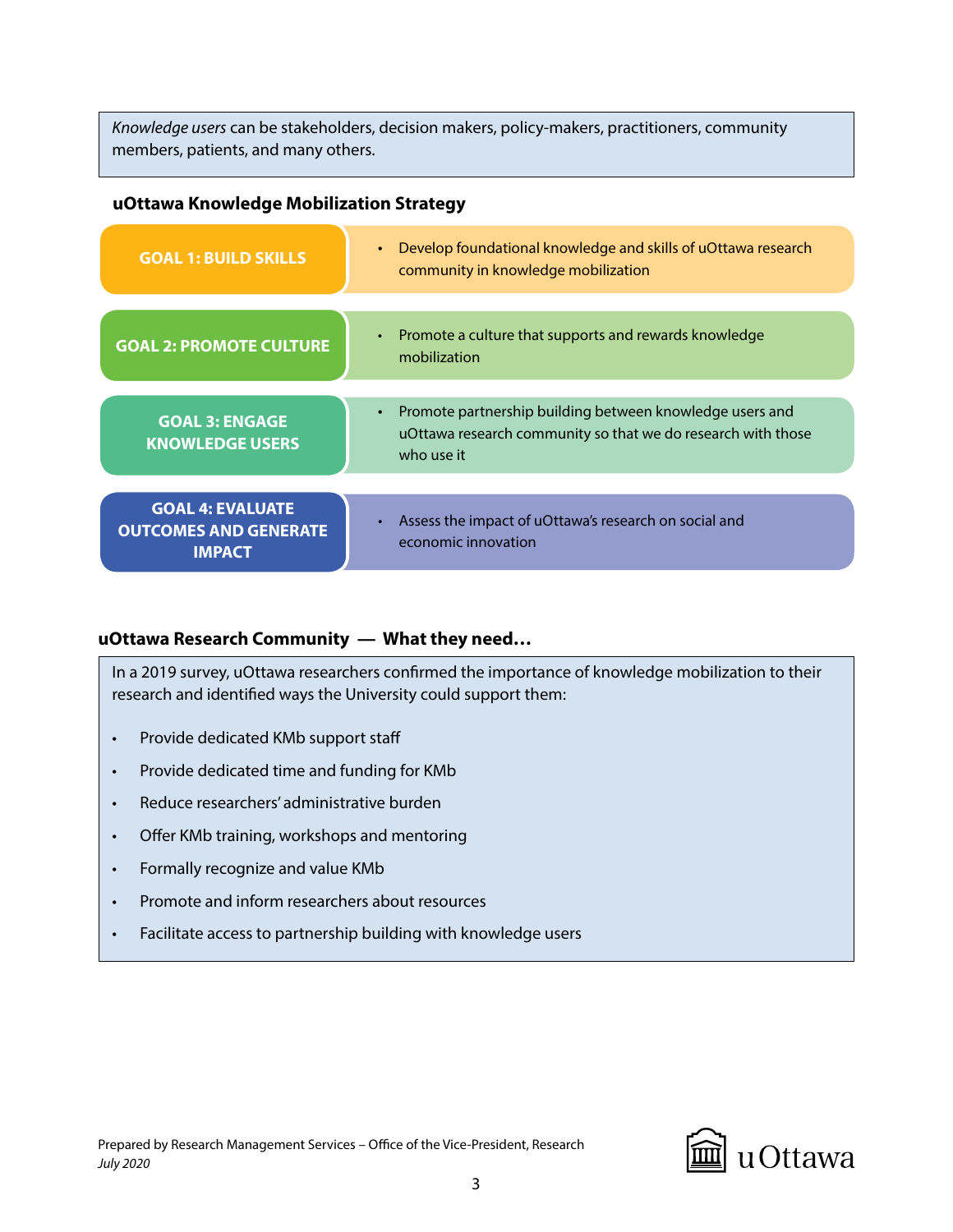## **Goal 1 — BUILD SKILLS**

Develop foundational knowledge and skills of uOttawa research community in knowledge mobilization

## **Strategy**

**Provide knowledge mobilization tools, resources and training which address barriers and develop priority competencies**

| Audience |                            |                                           |                                                                        |  |
|----------|----------------------------|-------------------------------------------|------------------------------------------------------------------------|--|
| Faculty  | <b>Research Associates</b> | Students &<br><b>Postdoctoral Fellows</b> | Research<br><b>Administration &amp;</b><br><b>Communications Staff</b> |  |

### **Activities**

- 1. Maintain a KMb web page with KMb tools
- 2. Deliver KMb workshops on priority themes such as "Foundations of KMb," "How to find, develop and sustain effective partnerships," "How to write a KMb plan," "Effective end-of-grant dissemination strategies" and "Impact evaluation"
- 3. Promote other KMb training opportunities

## **Goal 2 — PROMOTE CULTURE**

Promote a culture that supports and rewards knowledge mobilization

### **Strategy**

**Provide institutional resources, financial support and recognition for knowledge mobilization efforts of researchers, research associates and students**

| Audience |                            |                                           |                                                                        |  |
|----------|----------------------------|-------------------------------------------|------------------------------------------------------------------------|--|
| Faculty  | <b>Research Associates</b> | Students &<br><b>Postdoctoral Fellows</b> | Research<br><b>Administration &amp;</b><br><b>Communications Staff</b> |  |

## **Activities**

1. Promote the value of knowledge mobilization to be recognized and considered within tenure and promotion

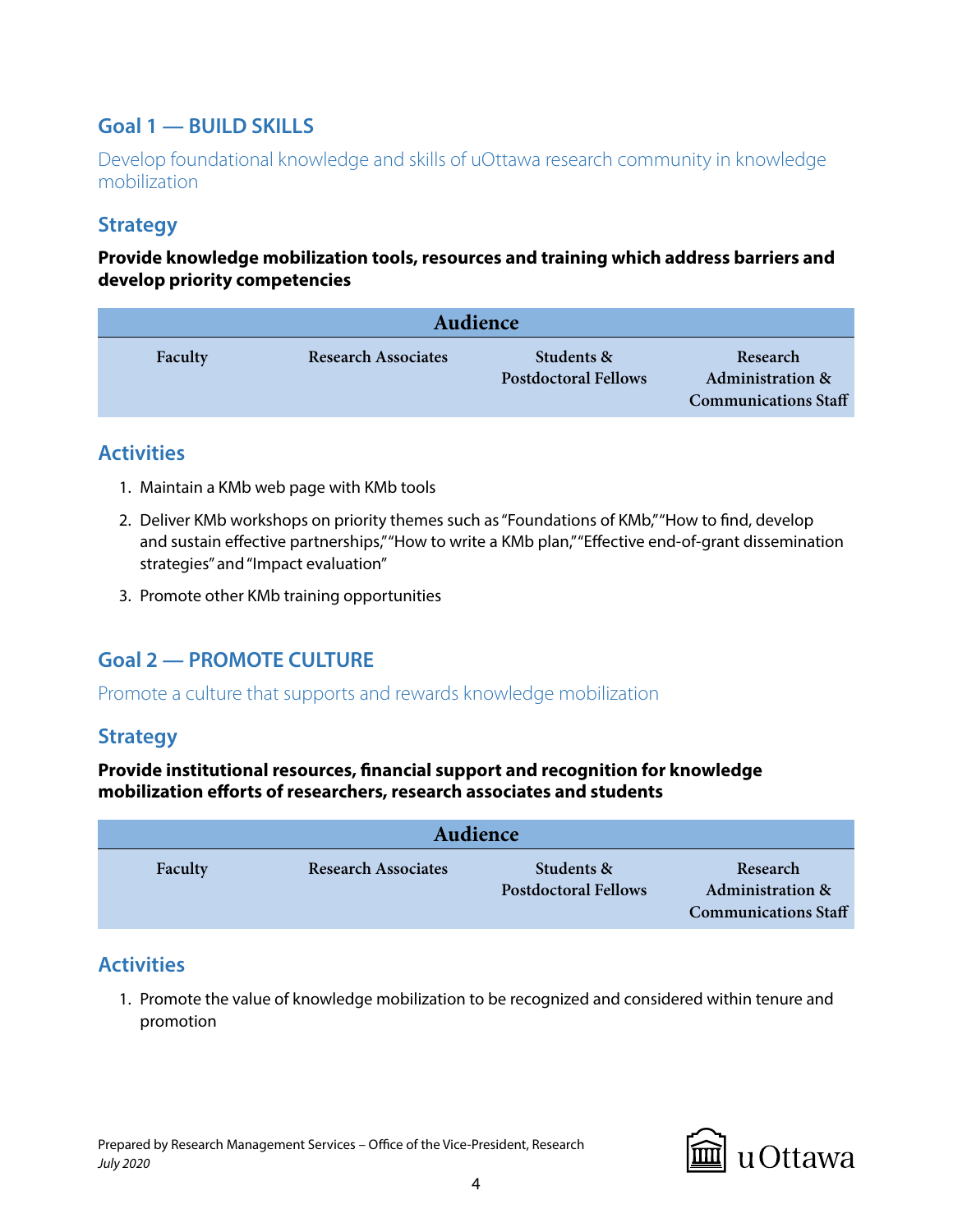- 2. Ensure that knowledge mobilization is imbedded in major planning documents, such as the strategic research plan
- 3. Offer financial support for KMb activities
- 4. Provide guidance to researchers and the research community about non-scientific communication, KMb plans, KMb activities or product development and KMb funding opportunities
- 5. Offer KMb awards and recognition to researchers for their innovative and impactful KMb activities
- 6. Promote all KMb support activities within the uOttawa research community
- 7. Organize an annual KMb event to showcase uOttawa excellence and innovation in KMb
- 8. Promote uOttawa KMb stories to the research community and partners

## **Goal 3 — ENGAGE KNOWLEDGE USERS**

Promote partnership building between knowledge users and the uOttawa research community so that we do research with those who use it

### **Strategy**

#### **Provide advice to uOttawa research community on partnering and guidance to knowledge users who want to collaborate with uOttawa researchers**

| Audience |                            |                                           |                        |
|----------|----------------------------|-------------------------------------------|------------------------|
| Faculty  | <b>Research Associates</b> | Students &<br><b>Postdoctoral Fellows</b> | <b>Knowledge Users</b> |

## **Activities**

- 1. Develop and maintain a KMb hub to facilitate networking between potential knowledge users and researchers
- 2. Develop and implement tools and services to facilitate networking between potential knowledge users and uOttawa researchers
- 3. Develop and organize networking events between researchers and knowledge users
- 4. Participate in knowledge users research consultations, networking or research-related events

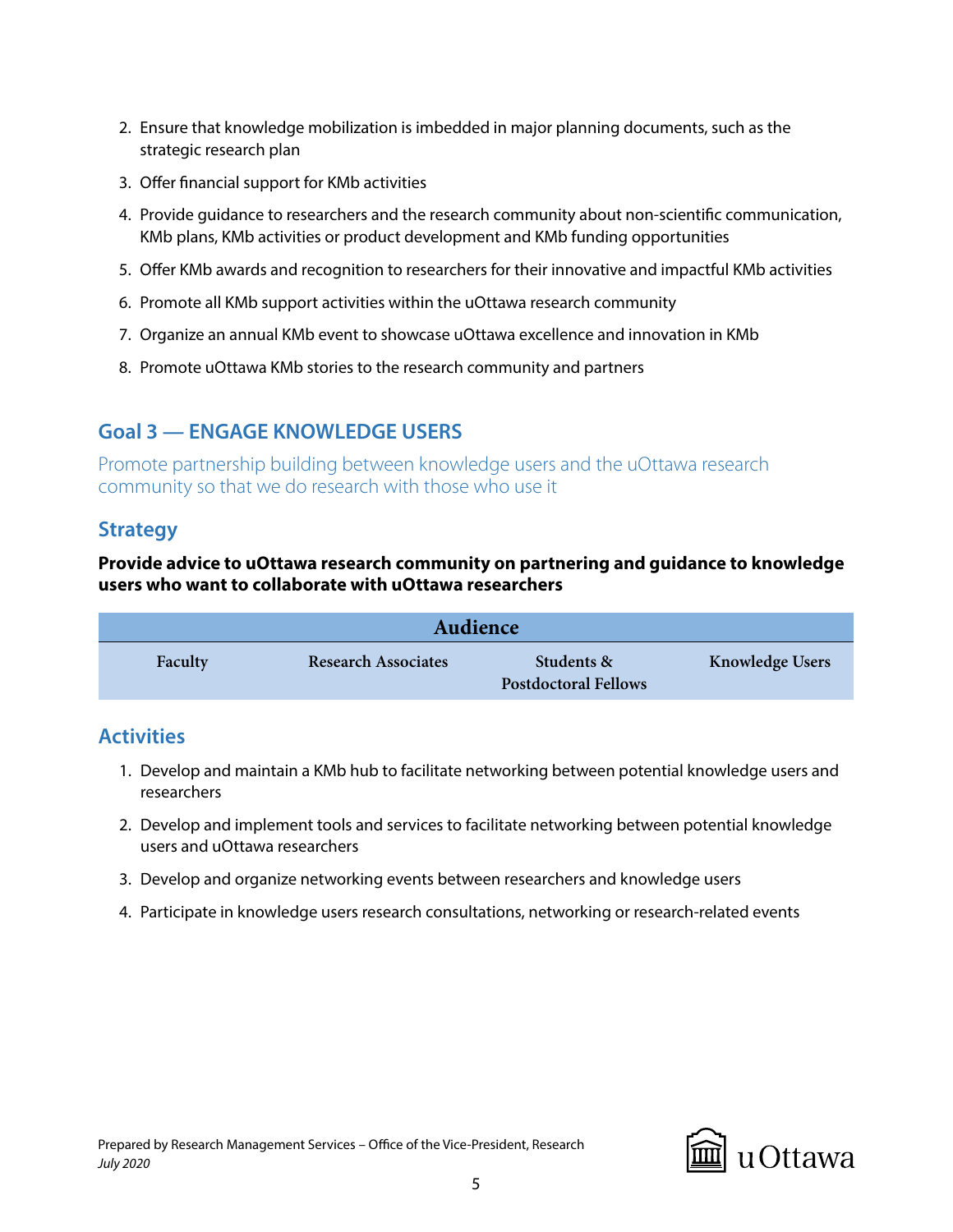## **Goal 4 — EVALUATE OUTCOMES AND GENERATE IMPACT**

Assess the impact of uOttawa's research on social and economic innovation

## **Strategy**

#### **Develop an evaluation plan and impact assessment framework to assess the effectiveness of the KMb plan and the impact of uOttawa research**

| Audience |                               |                           |                                           |                                                                           |                                                                  |
|----------|-------------------------------|---------------------------|-------------------------------------------|---------------------------------------------------------------------------|------------------------------------------------------------------|
| Faculty  | Research<br><b>Associates</b> | Knowledge<br><b>Users</b> | Students &<br><b>Postdoctoral Fellows</b> | Research<br><b>Administration &amp;</b><br>Communications<br><b>Staff</b> | Research<br><b>Impact Canada</b><br>& Other KMb<br>Organizations |

## **Activities**

- 1. Develop and implement an evaluation plan to measure the effectiveness of uOttawa KMb services
- 2. Develop and implement an impact framework to measure the impact of uOttawa research on policies, practices and products
- 3. Develop and promote the use of tools to help researchers measure the outcomes and impact of their research
- 4. Contribute to scholarly publications and activities related to institutional support for knowledge mobilization
- 5. Contribute to the development of the research impact network across Canada, through membership in Research Impact Canada

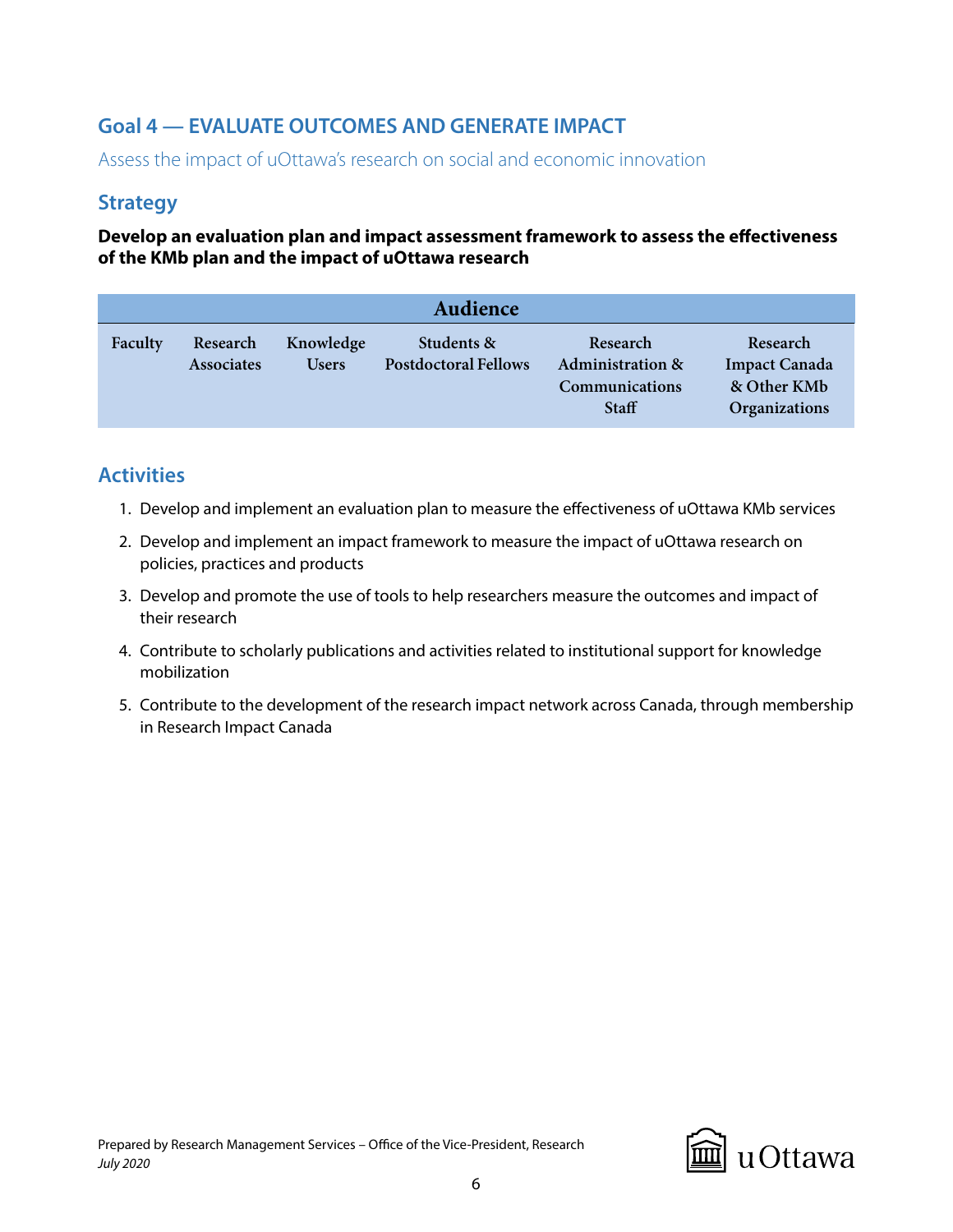### **Performance Indicators**

Goal 1 — BUILD SKILLS

- 1.1 Number of web page visits and clicks (Google Analytics)
- 2.1 Number of participants in training sessions (Number of training session registrations and attendance)
- 2.2 Degree of satisfaction in training (Satisfaction survey after training sessions)
- 3.1 Number of training opportunities promoted (Log)

## Goal 2 — PROMOTE CULTURE

- 1.1 Held discussions about the value of KMb in the promotion and tenure evaluation process
- 2.1 KMb is included in uOttawa 2020–2030 Strategic Plan and the Strategic Research Plan
- 3.1 Total awarded amount to support KMb activities (Budget)
- 3.2 Number of KMb activities financially supported (KMb grant end-of-grant reports)
- 4.1 Number of requests for KMb support received regarding KMb plans, activities or clear language summary writing, etc. (Log)
- 4.2 Degree of researcher and administration recognition of the value of the KMb services delivered (Survey)
- 5.1 Number of applications to the KMb award (Log)
- 5.2 Quality, diversity and relevance of KMb activities recognized (Evaluation committee report)
- 6.1 Number of promotional documentation given (Log)
- 6.2 Number of events attended to promote services (Log)
- 7.1 Number of registrations and attendance to the annual KMb event (Log)
- 7.2 Degree of satisfaction of participants to the KMb event (Survey)
- 8.1 Number of KMb stories promoted (Log)

## Goal 3 — ENGAGE KNOWLEDGE USERS

- 1.1 Number of requests for KMb support received from Faculty members regarding engagement with knowledge users (Log)
- 1.2 Number of Faculty members and knowledge users involved in facilitated projects (Log)
- 1.3 Number of partnerships between Faculty and external partners facilitated that led to a research proposal (Log)
- 1.4 Success rate of research proposals when partnerships between Faculty and knowledge users were facilitated (eAwards)
- 2.1 Tools to facilitate networking with knowledge users have been developed and implemented
- 3.1 Registrations and attendance to each organized event (Log)
- 3.2 Knowledge users and Faculty's event satisfaction (Survey)
- 3.3 Number of follow-up communications from knowledge users who participated in an event (Log)
- 4.1 Number of invitations or requests from knowledge users for KMb brokering, KMb consultations or event participation (Log)
- 4.2 Number of knowledge users' interactions (Log)

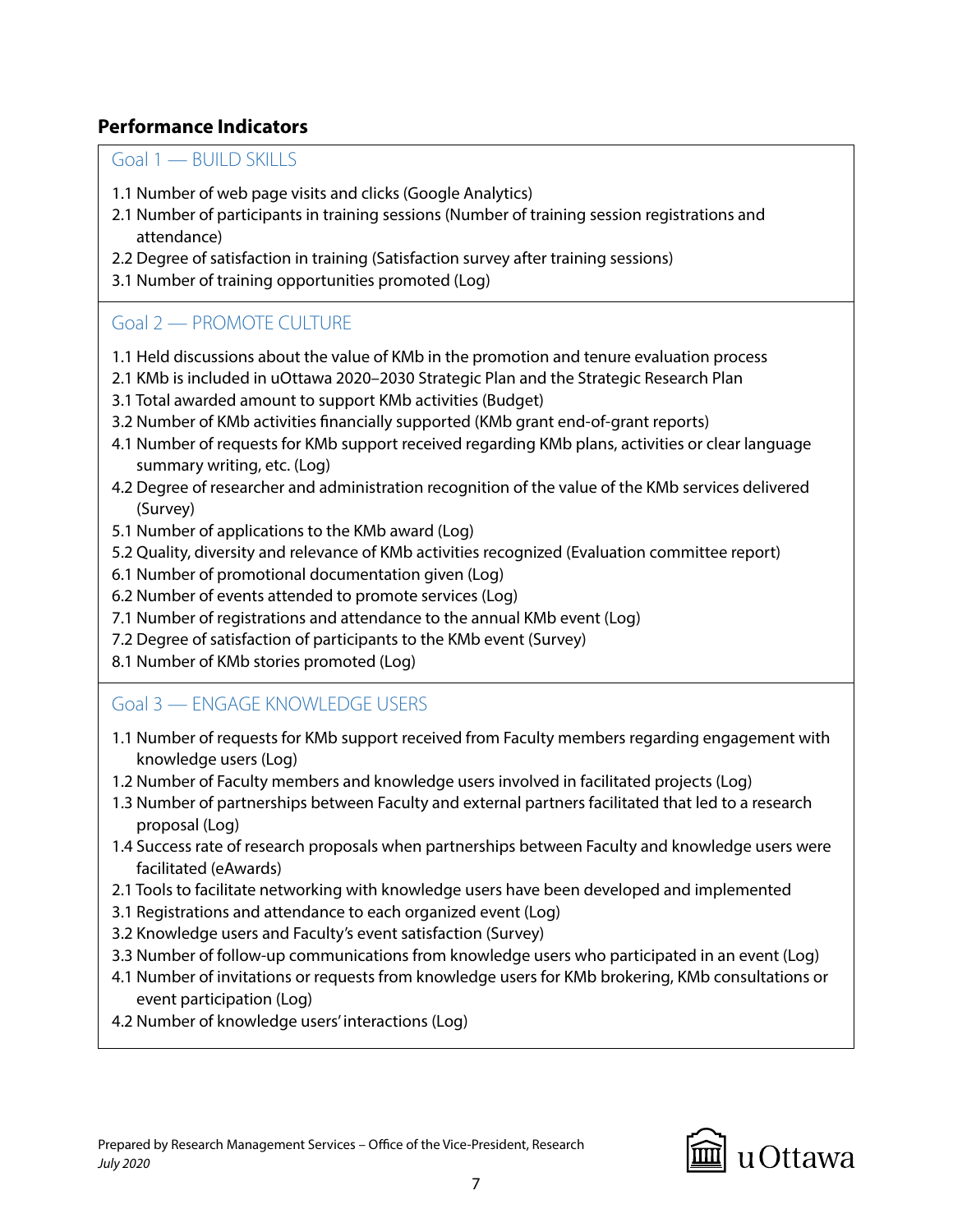#### Goal 4 — EVALUATE OUTCOMES AND GENERATE IMPACT

- 1.1 The evaluation plan has been implemented
- 1.2 Performance report is published every year
- 2.1 An impact framework has been implemented
- 2.2 Number of grants submitted based on the uOttawa research impact framework (Log)
- 3.1 Number of researchers trained to use the tools developed to help them measure their own research outcomes and impact (Log)
- 4.1 Number of scholarly activities and publications related to institutional support for knowledge mobilization (Log)
- 5.1 Research Impact Canada membership is maintained

## **Implementation**

This uOttawa KMb Strategy charts a course for uOttawa as it starts its KMb journey. As such, it is a living document which will be reviewed and updated on an annual basis, as we reach milestones and set new ones. To ensure success, an Advisory Committee which includes cross-university representation will be established to advise on implementation and evaluation.

Phase 1 of the implementation of the uOttawa KMb Strategy will focus on health and social sciences and humanities research and innovations. A second phase will entail expanding this to the natural sciences and engineering.

Support for cross-campus KMb activities will be coordinated by the Knowledge Mobilization Advisor, a member of the Research Management Services team. A logic model has been developed to guide the implementation and evaluation of the strategy.